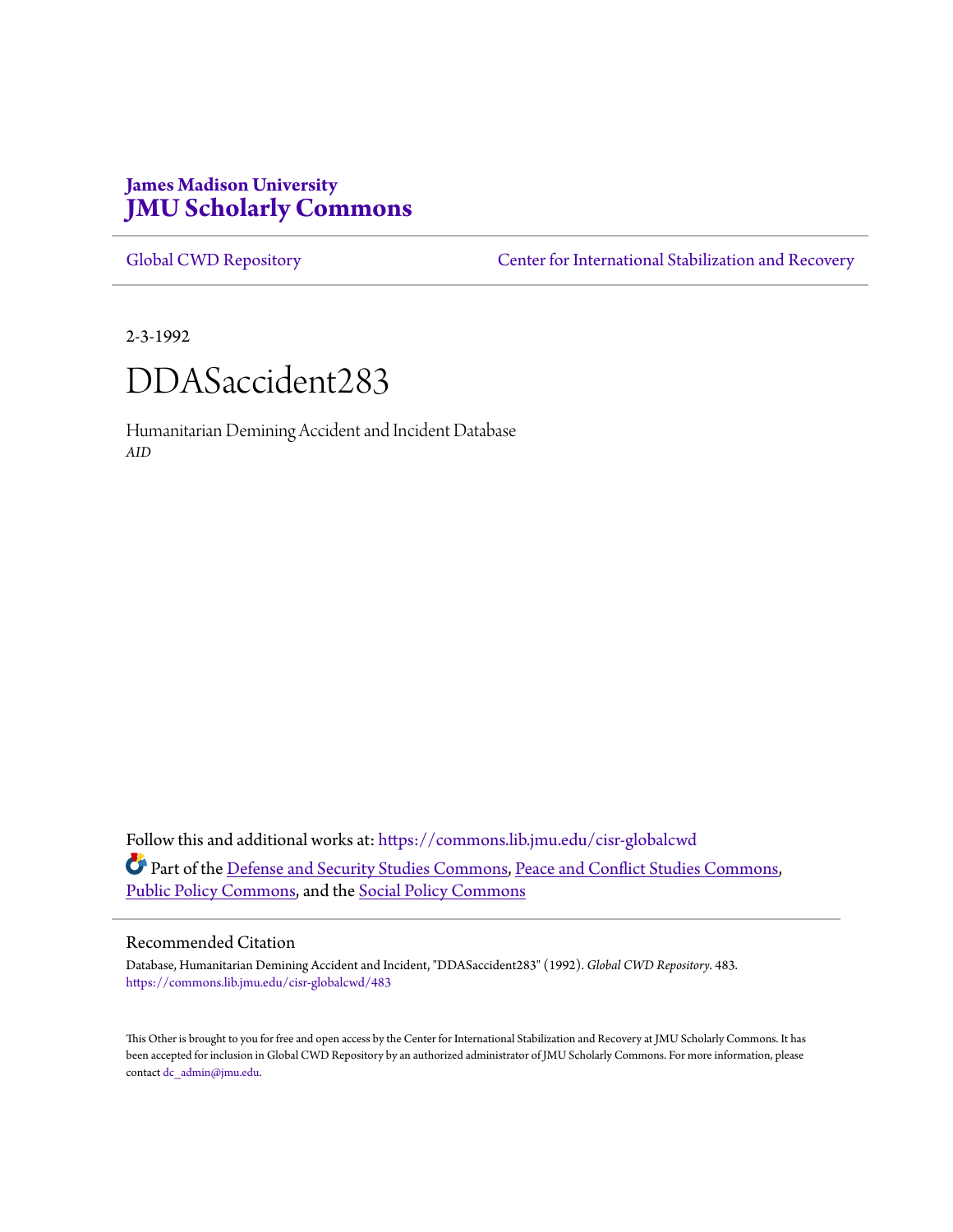## **DDAS Accident Report**

#### **Accident details**

**Report date:** 18/05/2006 **Accident number:** 283 **Accident time:** not recorded **Accident Date:** 03/02/1992 **Where it occurred:** not made available **Country:** Kuwait **Primary cause:** Field control inadequacy (?) **Organisation:** Name removed **Date record created:** 19/02/2004 **Date last modified:** 19/02/2004 **No of victims:** 1 **No of documents:** 1

**Secondary cause:** Inadequate training (?)

**Class:** Handling accident **Date of main report:** [No date recorded] **ID original source:** KMOD 47/SER 33 **Name of source:** Various/AVS 2201:K7

**Mine/device:** Fuze **Ground condition:** not applicable

**Map details** 

| Longitude:              | Latitude:                    |
|-------------------------|------------------------------|
| Alt. coord. system:     | <b>Coordinates fixed by:</b> |
| Map east:               | Map north:                   |
| Map scale: not recorded | Map series:                  |
| Map edition:            | Map sheet:                   |
| Map name:               |                              |

## **Accident Notes**

no independent investigation available (?)

inadequate investigation (?)

inadequate training (?)

protective equipment not worn (?)

## **Accident report**

The details of Kuwait Boards of Inquiry are considered 'Commercial in Confidence". The following summary is gathered from various documentary and anecdotal evidence made available during the research. All anecdotal evidence is drawn from sources who were in Kuwait at the time of the accident.

A commercial clearance company was contracted to perform extensive clearance tasks. Third Country Nationals employed (or subcontracted) to the commercial company were not